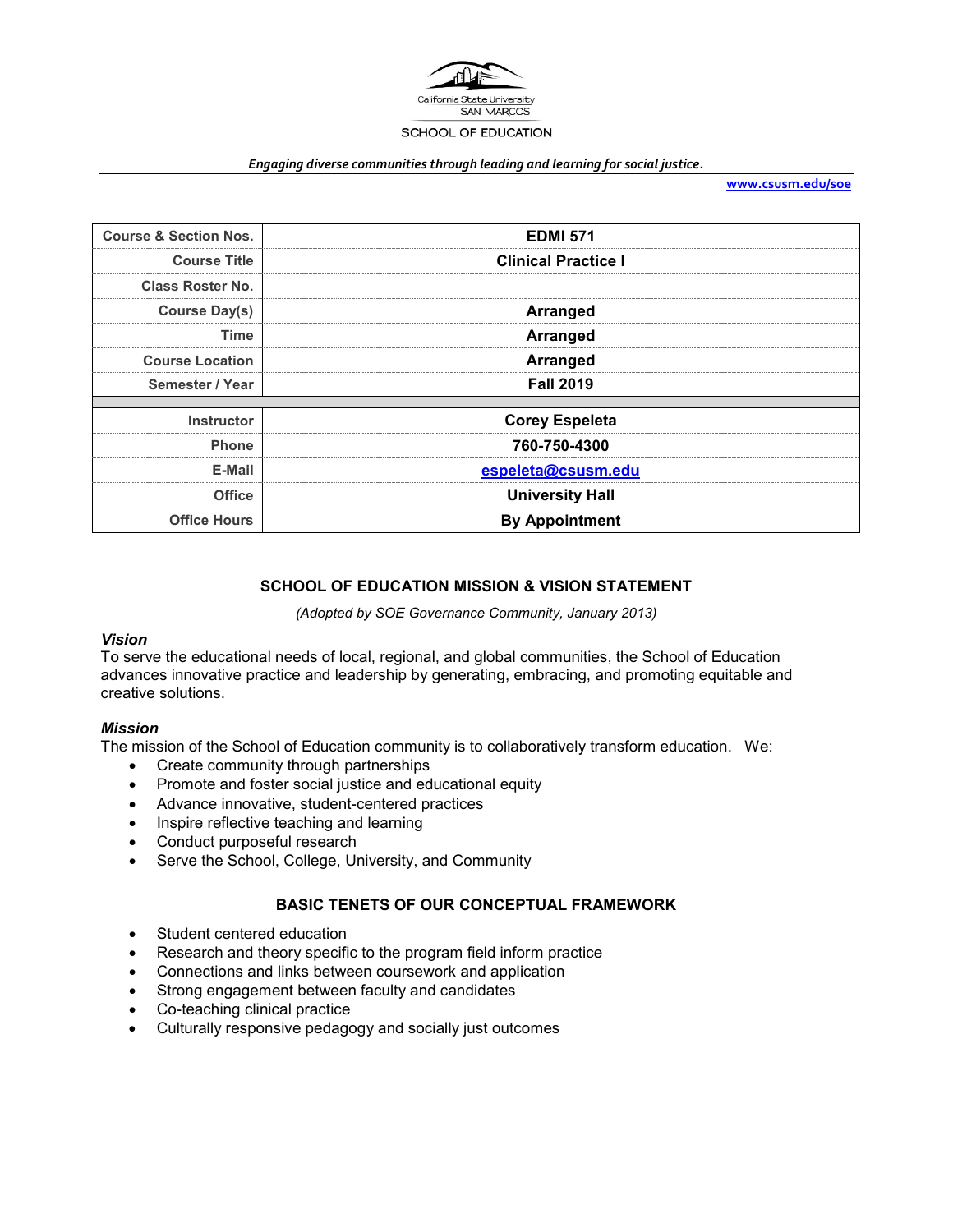# **TABLE OF CONTENTS**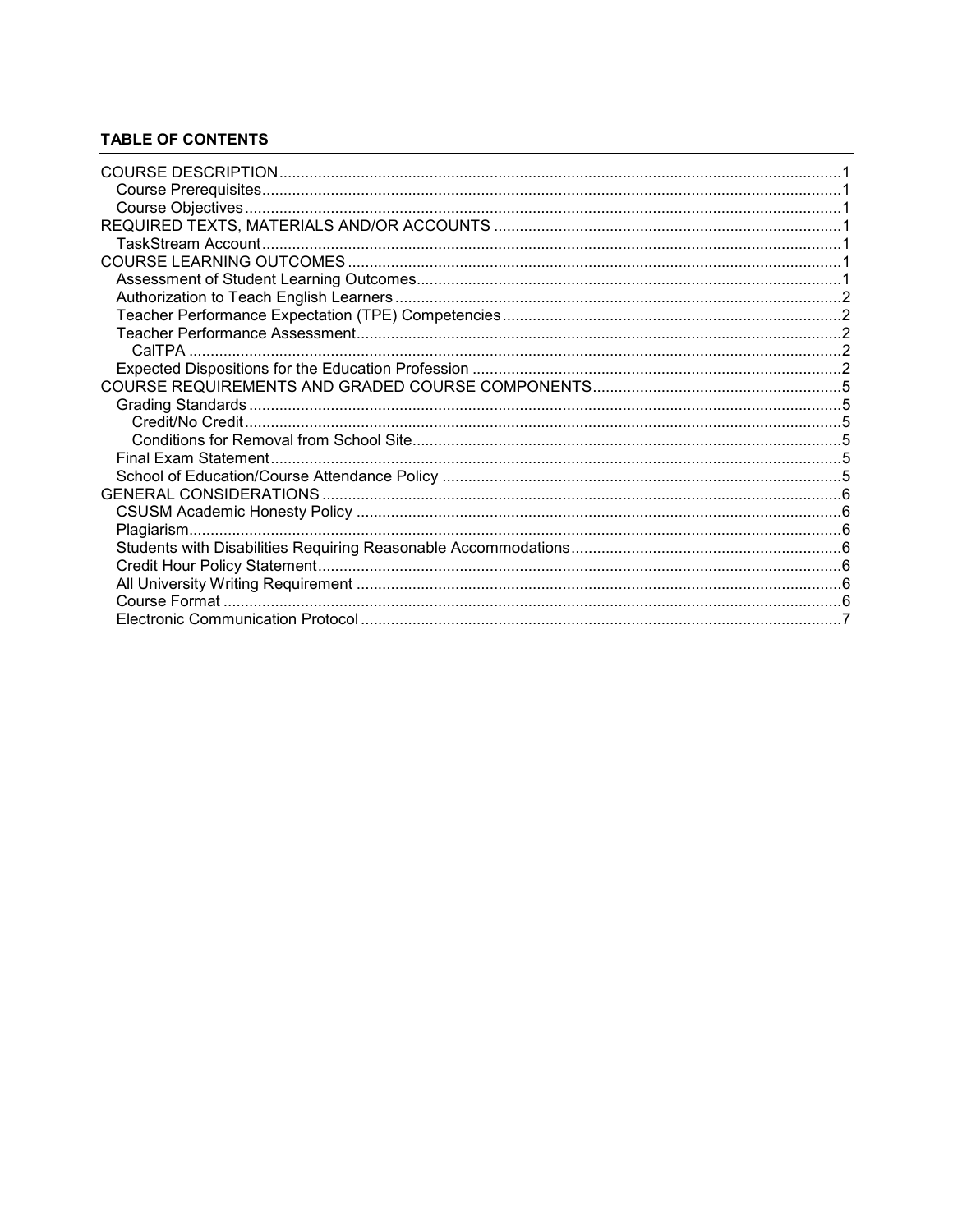# **COURSE DESCRIPTION**

<span id="page-2-0"></span>Observation and teaching in selected schools under supervision of classroom teacher and university supervisor. *Graded Credit/No Credit. May not be taken for credit by students who have received credit for EDMS 561. Enrollment Restriction: Admission to the Middle Level Education Program.*

### <span id="page-2-1"></span>**Course Prerequisites**

Admission to the Middle Level Education Program.

### <span id="page-2-2"></span>**Course Objectives**

Candidates will:

- Assess and instruct young adolescent students of various cultural and linguistic backgrounds in middle school classrooms
- Demonstrate mastery of the Teacher Performance Expectations as assessed using the *TPE Assessment* form
- Demonstrate mastery of the Professional Dispositions as assessed using the *Middle Level Professional Dispositions Rubric*
- Use technology effectively to collect and analyze data about student learning and then use those data to adjust instruction accordingly

### **REQUIRED TEXTS, MATERIALS AND/OR ACCOUNTS**

<span id="page-2-3"></span>Because this is a supervised clinical practice experience, the materials for this class include the *Assessment of Teacher Performance Expectations Assessment* form, the *Middle Level Professional Dispositions Rubric*, and the *Clinical Practice Summary* that are found on the School of Education website for clinical practice. Additional materials on the website include the *Middle Level Clinical Practice Handbook* along with other forms used in clinical practice. [\(http://www.csusm.edu/education/ClinicalPractice/HandbookML.html\)](http://www.csusm.edu/education/ClinicalPractice/HandbookML.html)

### <span id="page-2-4"></span>**TaskStream Account**

Your supervisor will upload your scores on the TPE Assessment Checklist and Professional Disposition rubric at the conclusion of Clinical Practice I. You must have a one-year subscription to Taskstream.com.

### **COURSE LEARNING OUTCOMES**

<span id="page-2-5"></span>Candidates will:

- Assess and instruct young adolescent students of various cultural and linguistic backgrounds in middle school classrooms
- Demonstrate mastery of the Teacher Performance Expectations as assessed using the *TPE Assessment* form
- Demonstrate mastery of the Professional Dispositions as assessed using the *Middle Level Professional Dispositions Rubric*
- Use technology effectively to collect and analyze data about student learning and then use those data to adjust instruction accordingly

### <span id="page-2-6"></span>**Assessment of Student Learning Outcomes**

- Two formal observations each by the university supervisor and on-site liaison. Observations are grounded by the professional dispositions and teacher performance expectations (TPEs).
- Four formal observations by the cooperating teacher. Observations are grounded by the professional dispositions and teacher performance expectations (TPEs).
- Completion of the professional dispositions rubric and the TPE Assessment form; both of which summarize performance and professional growth.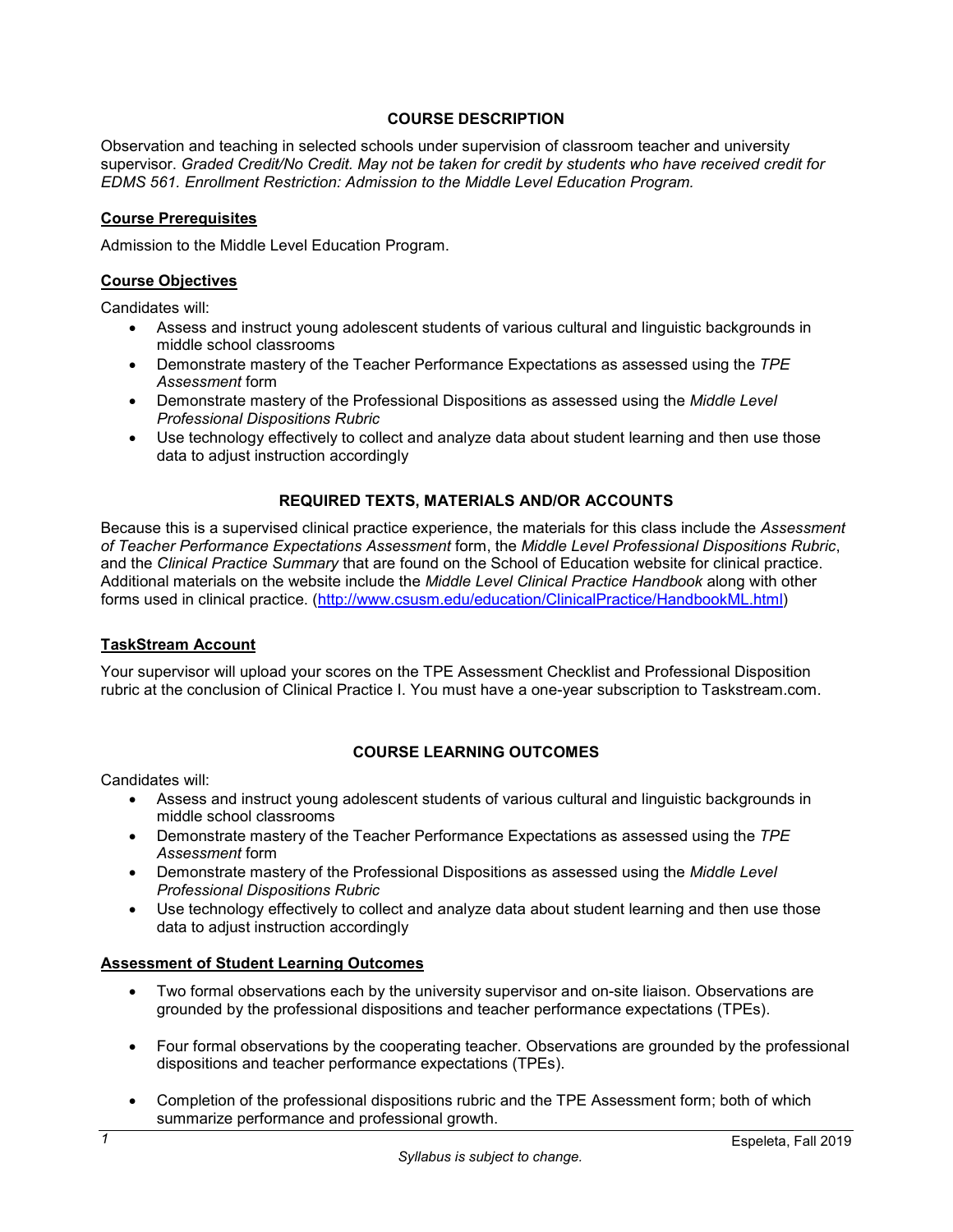The evaluations are developed with input from the candidate's university supervisor and cooperating teacher.

# <span id="page-3-0"></span>**Authorization to Teach English Learners**

This credential program has been specifically designed to prepare teachers for the diversity of languages often encountered in California public school classrooms. The authorization to teach English learners is met through the infusion of content and experiences within the credential program, as well as additional coursework. Candidates successfully completing this program receive a credential with authorization to teach English learners. *(Approved by CCTC in SB 2042 Program Standards, August 02)*

### <span id="page-3-1"></span>**Teacher Performance Expectation (TPE) Competencies**

The course objectives, assignments, and assessments have been aligned with the CTC standards for the Multiple Subject and Single Subject credentials. This course is designed to help teachers seeking a California teaching credential to develop the skills, knowledge, and attitudes necessary to assist schools and district in implementing effective programs for all students. The successful candidate will be able to merge theory and practice in order to realize a comprehensive and extensive educational program for all students. You will be required to formally address all 15 TPEs in this course.

# <span id="page-3-2"></span>**Teacher Performance Assessment**

<span id="page-3-3"></span>Beginning July 1, 2008 all California credential candidates must successfully complete a state-approved Teacher Performance Assessment (TPA), as part of the credential program of preparation.

### **CalTPA**

To assist with your successful completion of the CalTPA, a series of informational seminars are offered over the course of the program. TPA related questions and logistical concerns are to be addressed during the seminars. Your attendance to TPA seminars will greatly contribute to your success on the assessment. The CalTPA Candidate Handbook, TPA seminar schedule, and other TPA support materials may be found on the SOE website: <http://www.csusm.edu/education/CalTPA/ProgramMaterialsTPA.html>

Additionally, to support your success in your credential program and with TPA, SOE classes use common pedagogical language, lesson plans (lesson designs), and unit plans (unit designs).

### <span id="page-3-4"></span>**Expected Dispositions for the Education Profession**

Education is a profession that has, at its core, certain dispositional attributes that must be acquired and developed. Teaching and working with learners of all ages requires not only specific content knowledge and pedagogical skills, but positive attitudes about multiple dimensions of the profession. The School of Education has identified six dispositions that must be evident in teacher candidates: social justice and equity, collaboration, critical thinking, professional ethics, reflective teaching and learning, and life-long learning. These dispositions have observable actions that will be assessed throughout the preparation program. For each dispositional element, there are three levels of performance - *unacceptable*, *initial target*, and *advanced target*. The description and rubric for the three levels of performance offer measurable behaviors and examples.

The assessment is designed to provide candidates with ongoing feedback for their growth in professional dispositions and includes a self-assessment by the candidate. The dispositions and rubric are presented, explained and assessed in one or more designated courses in each program as well as in clinical practice. Based upon assessment feedback candidates will compose a reflection that becomes part of the candidate's Teaching Performance Expectation portfolio. Candidates are expected to meet the level of *initial target* during the program.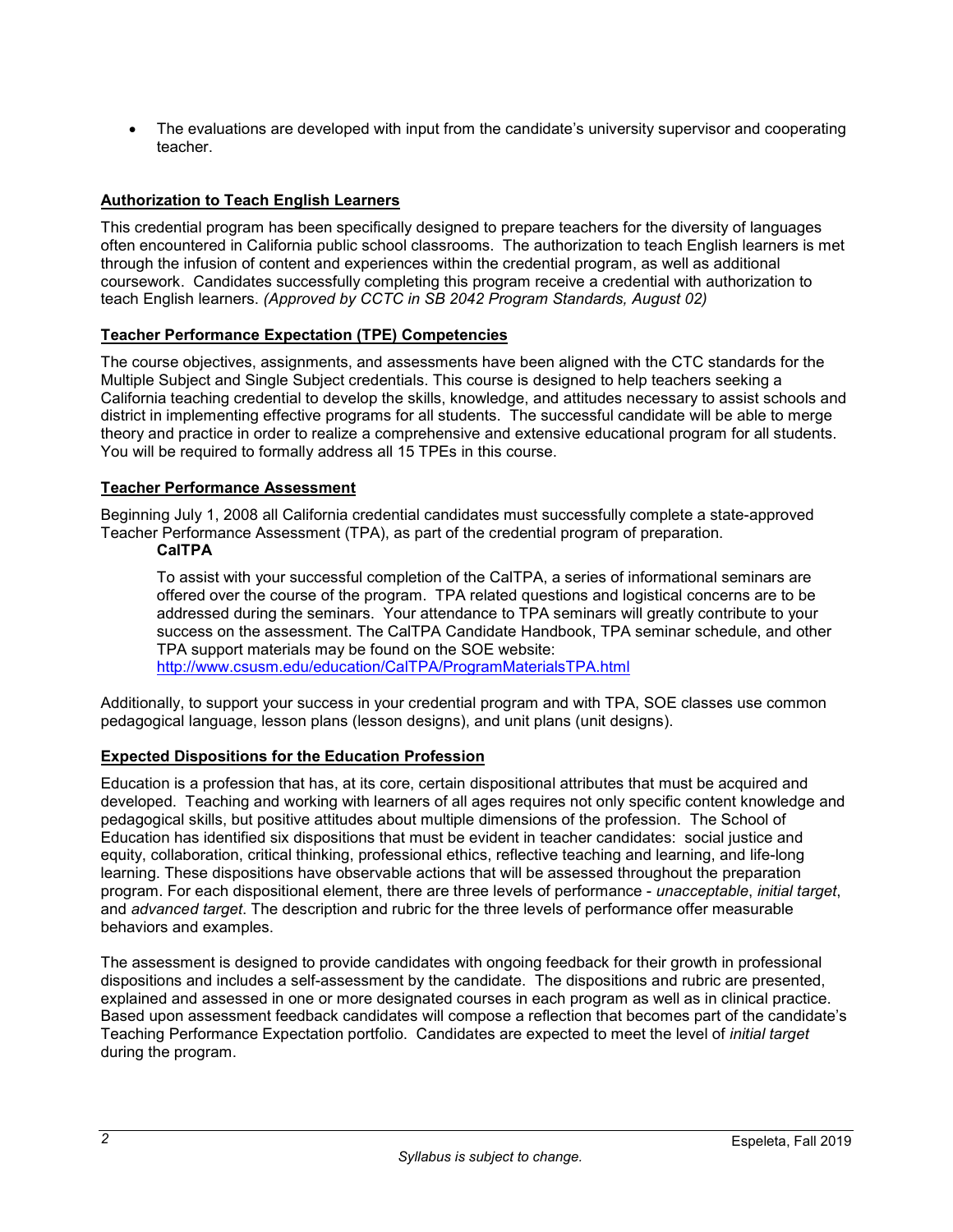# **CSUSM Middle Level Teacher Education Program EDMI 571: Clinical Practice I: Minimum Requirements: Fall 2019**

# **Teacher Candidate Responsibilities:**

- 1. Be on site all day every day October 21-December 13. Call the cooperating teacher and on-site liaison in case of absence. **Exchange email addresses and phone numbers on your first observation day, which is Thursday of week three.** Observe the contract hours and holiday breaks scheduled by your school site.
- 2. First week (Week of October 21):
	- a. Spend half of each day with the cooperating teacher. Observe classes and assist in routine tasks and responsibilities. The other half may be spent observing other teachers and other aspects of the school as arranged by the on-site liaison.
	- b. Confer with your cooperating teacher to prepare for gradual assumption of full teaching responsibilities for half of the day. Discuss how the curriculum you will teach fits into the "big picture" of the scope and sequence of the entire year's curriculum.
	- c. Learn students' names; discuss classroom organization and discipline issues with the cooperating teacher.
- 3. Second week (Week of October 28):
	- a. Begin teaching half days, following the lesson plans devised by the cooperating teacher.
	- b. Assist the cooperating teacher (co-teach or work with small groups or individuals as directed by the cooperating teacher) in the remaining classes.
	- c. By the end of the week, create a calendar of your five-week curriculum/instruction plan with your cooperating teacher. Give a copy to your on-site liaison and university supervisor.
- 4. Third through fifth weeks (Weeks of November 4, 11, 18\*):
	- a. Continue teaching half days, now using lesson plans that you have written with the guidance of the cooperating teacher.
	- b. Submit a complete lesson plan to the cooperating teacher at least two days prior to teaching a lesson. Based on feedback from the cooperating teacher and subsequent class progress, note revisions on your plan. Keep your lesson plans (with revisions and reflections as appropriate).
- 5. Sixth through eighth weeks (Weeks of November 25 and December 2 & 9\*):
	- a. Continue teaching your half-day classes, writing your own lesson plans that are approved by your cooperating teacher. In addition, work with him/her to take over teaching responsibilities in the remaining half-day of classes. With assistance, write lesson plans for the remaining classes. Your cooperating teacher may assist you in conducting instruction in those classes.
	- b. Continue teaching full time through December 13.
	- c. Submit a complete lesson plan to the cooperating teacher at least two days prior to teaching a lesson. Be sure to note any last-minute revisions on your plan.
	- d. Confer regularly with the cooperating teacher and on-site liaison.
	- e. Attend end–of–semester evaluation conference with the cooperating teacher, on–site liaison and university supervisor. *Bring your filled out TPE Assessment Form and any written work as requested by your support team. The TPE Assessment Form must be filled in on the computer and then printed out. The form can be found at: http://www.csusm.edu/coe/ClinicalPractice/HandbookML.html*
- 6. Attend all team, department, and faculty meetings and other professional responsibilities. Engage in professional opportunities (e.g. extra-curricular duties, school events) as they arise.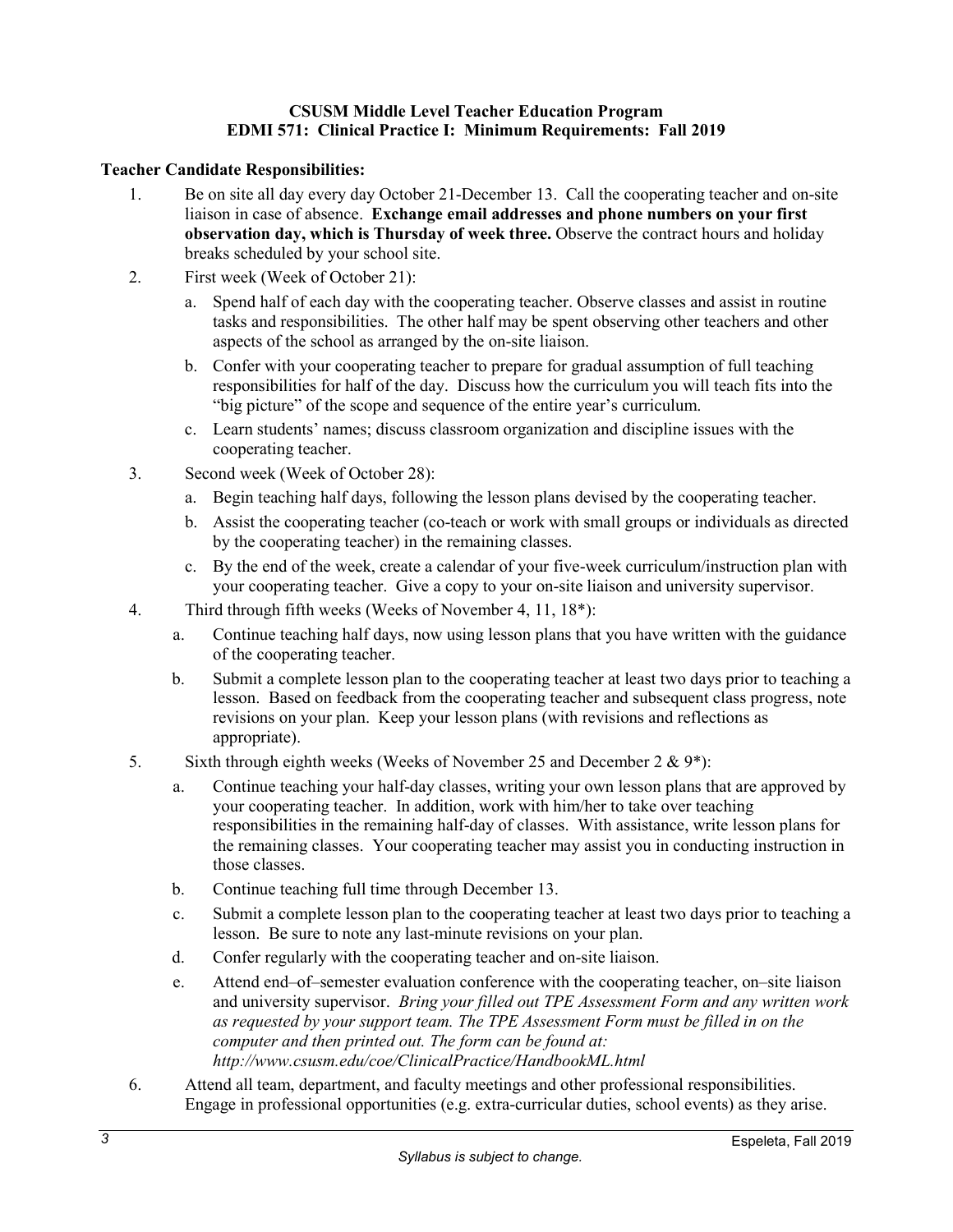- 7. Attend seminars/lunches/workshops (as scheduled) with the on–site liaison.
- 8. Be formally observed at least four times by the cooperating teacher and twice each by the on-site liaison and university supervisor; obtain written feedback using the CSUSM observation instrument.

\*If, at week 5, you and your cooperating teacher feel that you can go to the next step, then do so.

# **Cooperating Teacher Responsibilities:**

- 1. Share ideas with teacher candidate about goals, unit and lesson planning, classroom organization, and other topics.
- 2. Assist teacher candidate with long-range planning calendar.
- 3. Provide materials and ideas for teacher candidate's lesson plans, while allowing and supporting the teacher candidate's creativity in instructional strategies.
- 4. Support the teacher candidate to gradually take over responsibilities for planning and instruction for half days. Assist the teacher candidate as needed with the remaining half day of responsibilities during the remaining weeks of Clinical Practice I.
- 5. Review the teacher candidate's lesson plans two days prior to teaching and provide feedback to them.
- 6. Confer regularly with the teacher candidate.
- 7. Observe as many lessons as possible with written and verbal comments. Written feedback from four observations must become part of the teacher candidate's record (use the CSUSM observation instrument).
- 8. Confer with the on-site supervisor and university supervisor as needed.
- 9. Attend end–of–semester evaluation conference with the teacher candidate, on–site liaison and university supervisor. Prior to the conference, work with the teacher candidate to complete the TPE Assessment Form and be able to produce evidence that shows the progress toward meeting each TPE.

# **On–Site Liaison Responsibilities:**

- 1. Communicate with teacher candidates, cooperating teachers, and university supervisor; help solve field–related problems.
- . 2. Officially observe at least two lessons using the CSUSM observation instrument; confer with teacher candidate soon after; confer with the cooperating teacher regarding the observation.
- . 3. Arrange observations for teacher candidates with other school personnel to fulfill course-related requirements and to provide a broader view of the school site.
- . 4. Schedule and conduct seminars with teacher candidates during full-time student teaching.
- 5. Attend end–of–semester evaluation conference with the teacher candidate, cooperating teacher and university supervisor.

# **University Supervisor Responsibilities:**

- 1. Communicate with teacher candidates, cooperating teachers, and on–site supervisor; help solve program–related problems.
- 2. Observe at least two lessons using the CSUSM observation instrument; confer with the teacher candidate soon after.
- 3. Attend end–of–semester evaluation conference with the teacher candidate, cooperating teacher and on–site liaison, write the final evaluation, and enter TPE and Dispositional data into Task Stream.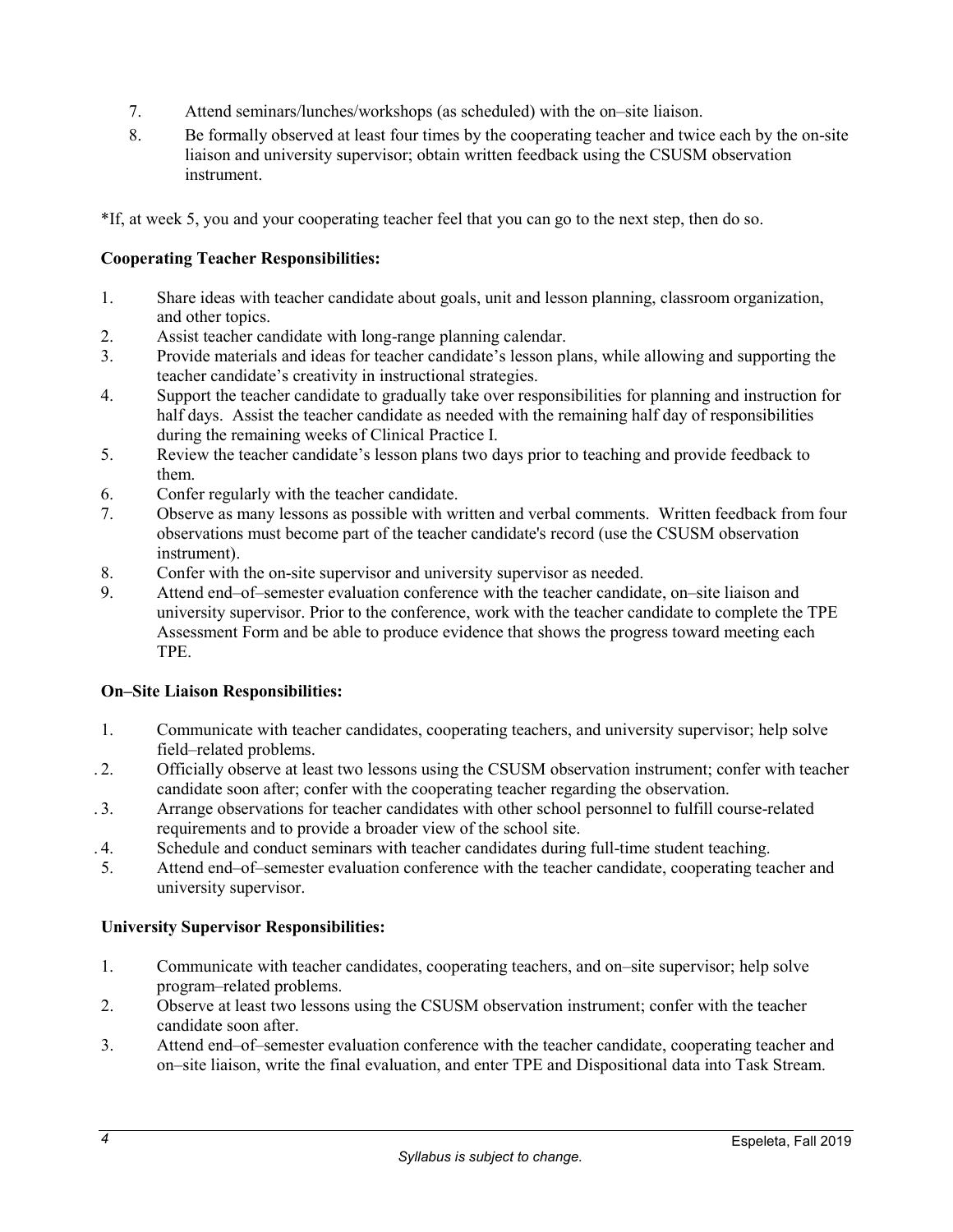# **COURSE REQUIREMENTS AND GRADED COURSE COMPONENTS**

<span id="page-6-6"></span><span id="page-6-0"></span>This is a Credit/No Credit course and passing requires that you meet all applicable TPEs as determined by your cooperating teacher, on-site liaison, and university supervisor.

# <span id="page-6-2"></span><span id="page-6-1"></span>**Grading Standards**

### **Credit/No Credit**

The cooperating teacher and teacher candidate complete the *TPE Assessment Form* and send it to the university supervisor in advance of the exit conference. The university supervisor also completes the *Clinical Practice Summary* form. These documents serve as official verification of successful completion of Clinical Practice and are required for the University to be able to recommend a candidate for a credential at the end of the program.

1. A grade of CREDIT (CR) or NO CREDIT (NC) will be assigned for Clinical Practice experiences by the University supervisor. If a teacher candidate has not successfully met the *Teacher Performance Expectations* for the Middle Level Education program ("approaching" in CPI, "meets" in CPII) and/or has not met the *professional dispositions* at an appropriate level ("approaching" in CPI, "meets" in CPII), the candidate may be required to extend or repeat the experience. This information will be provided through a Statement of Concern in advance of the exit conference.

2. If a teacher candidate does not meet the requirements addressed in the Statement of Concern, a grade of NO CREDIT may be given. Granting of an additional opportunity for clinical practice will be made based on the circumstances under which the original NO CREDIT was given.

3. Should a second clinical practice experience be recommended, the Candidate must re-register for the clinical practice course prior to the new placement being made.

### **Conditions for Removal from School Site**

<span id="page-6-3"></span>A candidate will be removed from the school site and a Statement of Concern documenting the situation will be written immediately if a candidate:

- 1. Endangers students or others;
- 2. Violates recognized codes of conduct, e.g. CSUSM Student Code of Conduct, CSUSM Academic Honesty Policy NEA Code of Ethics, CA Education Code Section 44932; and/or
- 3. Is dismissed from the classroom or school site by the cooperating professional or site or district administrator. (see Statement of Concern- Guidelines www.csusm.edu/education/ClinicalPractice/HandbookMS.html)

### <span id="page-6-4"></span>**Final Exam Statement**

There is no final exam for this class.

### <span id="page-6-5"></span>**School of Education/Course Attendance Policy**

Due to the dynamic and interactive nature of courses in the School of Education, all candidates (course participants) are expected to attend all classes and participate actively. At a minimum, candidates (course participants) must attend more than 80% of class time, or s/he may not receive a passing grade for the course at the discretion of the instructor. Individual instructors may adopt more stringent attendance requirements. Should the candidate (course participants) have extenuating circumstances, s/he should contact the instructor as soon as possible. *(Adopted by the COE Governance Community, December, 1997).*

• **You must be at your Clinical Practice site every day during the second 8 weeks of the semester except on official holidays when the school is closed. Illness and other extenuating circumstances must be discussed with your support team.**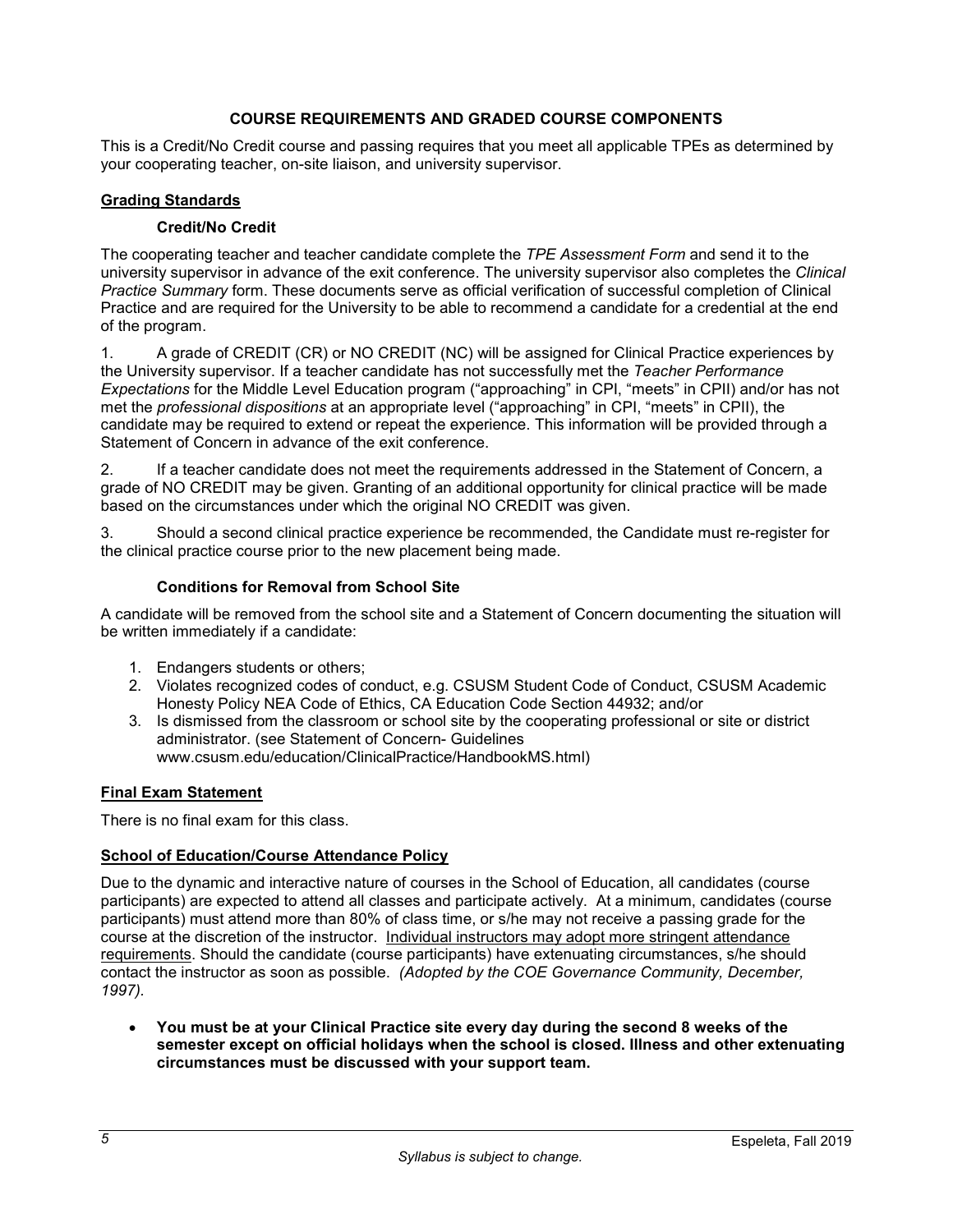# **GENERAL CONSIDERATIONS**

### <span id="page-7-6"></span><span id="page-7-0"></span>**CSUSM Academic Honesty Policy**

Students will be expected to adhere to standards of academic honesty and integrity, as outlined in the Student Academic Honesty Policy. All assignments must be original work, clear and error-free. All ideas/material that are borrowed from other sources must have appropriate references to the original sources. Any quoted material should give credit to the source and be punctuated accordingly.

Academic Honesty and Integrity: Students are responsible for honest completion and representation of their work. Your course catalog details the ethical standards and penalties for infractions. There will be zero tolerance for infractions. If you believe there has been an infraction by someone in the class, please bring it to the instructor's attention. The instructor reserves the right to discipline any student for academic dishonesty, in accordance with the general rules and regulations of the university. Disciplinary action may include the lowering of grades and/or the assignment of a failing grade for an exam, assignment, or the class as a whole.

Incidents of Academic Dishonesty will be reported to the Dean of Students. Sanctions at the University level may include suspension or expulsion from the University.

Refer to the full Academic Honesty Policy at: [http://www.csusm.edu/policies/active/documents/Academic\\_Honesty\\_Policy.html](http://www.csusm.edu/policies/active/documents/Academic_Honesty_Policy.html)

### <span id="page-7-1"></span>**Plagiarism**

As an educator, it is expected that each candidate (course participant) will do his/her own work, and contribute equally to group projects and processes. Plagiarism or cheating is unacceptable under any circumstances. If you are in doubt about whether your work is paraphrased or plagiarized see the Plagiarism Prevention for Students website [http://library.csusm.edu/plagiarism/index.html.](http://library.csusm.edu/plagiarism/index.html) If there are questions about academic honesty, please consult the University catalog.

### <span id="page-7-2"></span>**Students with Disabilities Requiring Reasonable Accommodations**

Students with disabilities who require reasonable accommodations must be approved for services by providing appropriate and recent documentation to the Office of Disability Support Services (DSS). This office is located in Craven Hall 4300, and can be contacted by phone at (760) 750-4905, or TTY (760) 750- 4909. Students authorized by DSS to receive reasonable accommodations should meet with their instructor during office hours or, in order to ensure confidentiality, in a more private setting.

### <span id="page-7-3"></span>**Credit Hour Policy Statement**

Per the University Credit Hour Policy:

• For this course, students are expected to spend a minimum of two hours outside of the classroom each week for each unit of credit engaged in learning. These hours are met through daily instruction, lesson planning, and collaboration with the cooperating teacher and other members of the support team.

### <span id="page-7-4"></span>**All University Writing Requirement**

The All-University Writing Requirement (850 words for a 1-unit course, 1700 words for a 2-unit course, and 2500 words for courses of 3 or more units) is satisfied through the writing of daily lesson plans.

### <span id="page-7-5"></span>**Course Format**

This course is face-to-face in that the student must be at his/her school site every day.